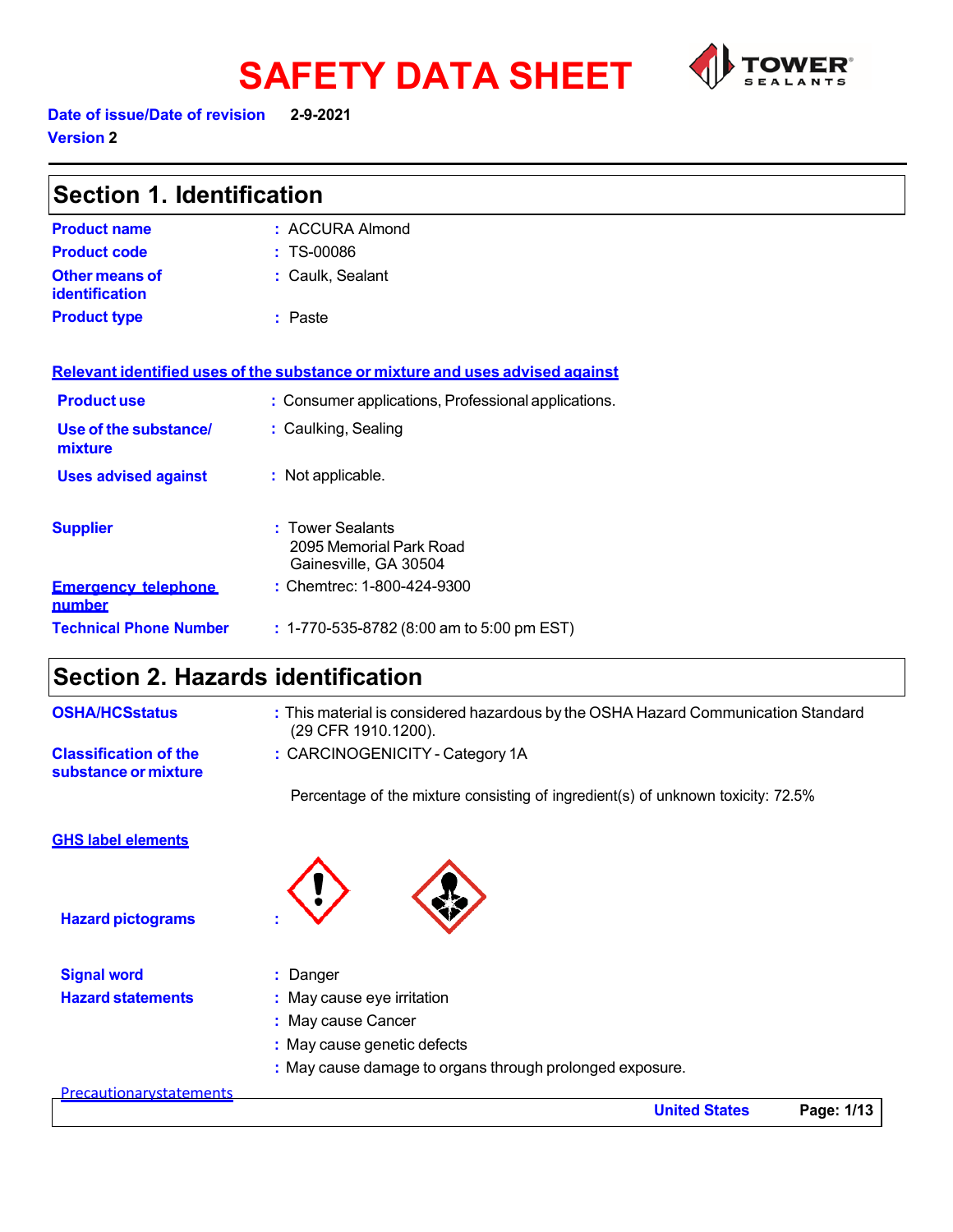**Product name ACCURA**

### **Section 2. Hazards identification**

| <b>General</b>                             | : Read label before use. Keep out of reach of children. If medical advice is needed,<br>have product container or label at hand.                                                                                                                                                                                                                                 |
|--------------------------------------------|------------------------------------------------------------------------------------------------------------------------------------------------------------------------------------------------------------------------------------------------------------------------------------------------------------------------------------------------------------------|
| <b>Prevention</b>                          | : Obtain special instructions before use. Do not handle until all safety precautions have<br>been read and understood. Use personal protective equipment as required.                                                                                                                                                                                            |
| <b>Response</b>                            | : IF exposed or concerned: Get medical attention.                                                                                                                                                                                                                                                                                                                |
| <b>Storage</b>                             | : Store locked up.                                                                                                                                                                                                                                                                                                                                               |
| <b>Disposal</b>                            | : Dispose of contents and container in accordance with all local, regional, national and<br>international regulations.                                                                                                                                                                                                                                           |
| <b>Supplementallabel</b><br>elements       | : Sanding and grinding dusts may be harmful if inhaled. This product contains Crystalline<br>Silica which can cause lung cancer or silicosis. The risk of cancer depends on the<br>duration and level of exposure to dust from sanding surfaces or mist from spray<br>applications. Since this product is not meant to be sanded or sprayed, risk of exposure is |
| <b>Hazards not otherwise</b><br>classified | considered low. Avoid contact with skin and clothing. Wash thoroughly after handling.<br>Emits toxic fumes when heated.                                                                                                                                                                                                                                          |
|                                            | : None known.                                                                                                                                                                                                                                                                                                                                                    |
|                                            | Section 3 Composition/information on ingradiants                                                                                                                                                                                                                                                                                                                 |

### **Section 3. Composition/information on ingredients**

| Substance/mixture   | : Mixture       |
|---------------------|-----------------|
| <b>Product name</b> | : ACCURA Almond |

| Ingredientname                                      | $\frac{9}{6}$ | <b>CAS number</b> |
|-----------------------------------------------------|---------------|-------------------|
| Limestone                                           | $30 - 60$     | 1317-65-3         |
| Titanium Dioxide                                    | 1 - 6         | 13463-67-7        |
| Acetaldehyde                                        | $0.1 - 1$     | 75-07-0           |
| <b>Vinyl Acetate</b>                                | $0.1 - 1$     | $108-05-4$        |
| Crystalline Silica, respirable powder (<10 microns) | $0.1 - 1$     | 14808-60-7        |

SUB codes represent substances without registered CAS Numbers.

Any concentration shown as a range is to protect confidentiality or is due to batch variation.

There are no additional ingredients present which, within the current knowledge of the supplier and in the **concentrations applicable, are classified as hazardous to health or the environment and hence require reporting in this section.**

**Occupational exposure limits, if available, are listed in Section 8.**

### **Section 4. First aid measures**

If ingestion, irritation, any type of overexposure or symptoms of overexposure occur during or persists after use of this product, contact a POISON CONTROL CENTER, EMERGENCY ROOM OR PHYSICIAN immediately; have Safety Data Sheet information available. Never give anything by mouth to an unconscious or convulsing person. **Description of necessary first aid measures**

| <b>Eye contact</b>  | : Check for and remove any contact lenses. Immediately flush eyes with running water for<br>at least 15 minutes, keeping eyelids open. Seek immediate medical attention.                               |
|---------------------|--------------------------------------------------------------------------------------------------------------------------------------------------------------------------------------------------------|
| <b>Inhalation</b>   | : Remove to fresh air. Keep person warm and at rest. If not breathing, if breathing is<br>irregular or if respiratory arrest occurs, provide artificial respiration or oxygen by trained<br>personnel. |
| <b>Skin contact</b> | : Remove contaminated clothing and shoes. Wash skin thoroughly with soap and water<br>or use recognized skin cleanser. Do NOT use solvents or thinners.                                                |
|                     | <b>United States</b><br>Page: 2/13                                                                                                                                                                     |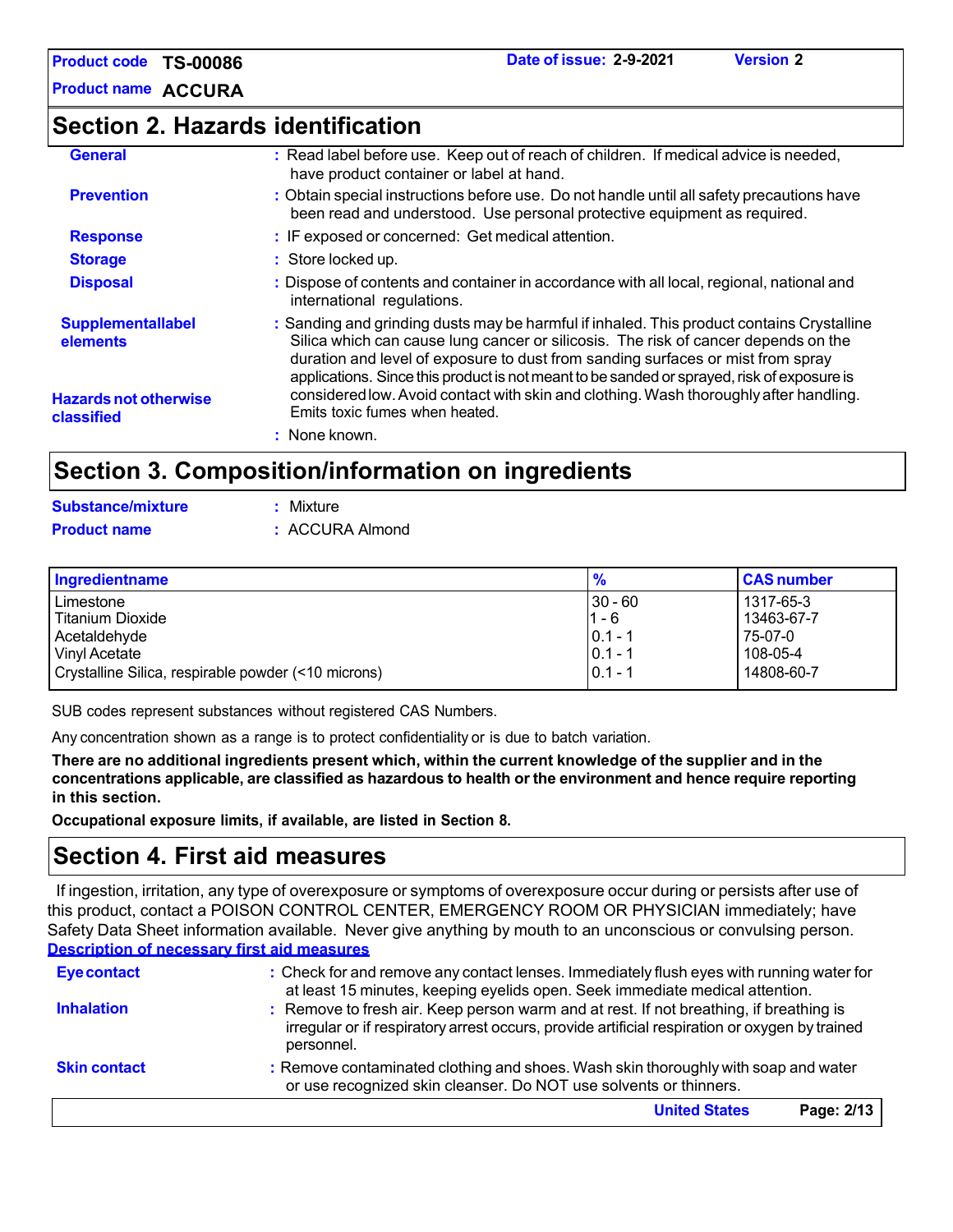**Product name ACCURA**

### **Section 4. First aid measures**

**Ingestion :** If swallowed, seek medical advice immediately and show this container or label. Keep person warm and at rest. Do NOT induce vomiting.

#### **Most important symptoms/effects, acute and delayed**

| <b>Potential acute health effects</b>      |                                                                                                                                                                                                                                                                                                                                                                                                                 |
|--------------------------------------------|-----------------------------------------------------------------------------------------------------------------------------------------------------------------------------------------------------------------------------------------------------------------------------------------------------------------------------------------------------------------------------------------------------------------|
| <b>Eye contact</b>                         | : Direct contact may cause slight to moderate irritation                                                                                                                                                                                                                                                                                                                                                        |
| <b>Inhalation:</b>                         | May cause slight irritation to respiratory passages - headache - dizziness.                                                                                                                                                                                                                                                                                                                                     |
| <b>Skin contact</b>                        | May cause allergic skin reactions and / or central nervous system depression.                                                                                                                                                                                                                                                                                                                                   |
| <b>Ingestion</b>                           | : No known significant effects or critical hazards. Low ingestion hazard.                                                                                                                                                                                                                                                                                                                                       |
| <b>Over-exposure signs/symptoms</b>        |                                                                                                                                                                                                                                                                                                                                                                                                                 |
| <b>Eye contact</b>                         | : No specific data.                                                                                                                                                                                                                                                                                                                                                                                             |
| <b>Inhalation</b>                          | : No specific data.                                                                                                                                                                                                                                                                                                                                                                                             |
| <b>Skin contact</b>                        | : No specific data.                                                                                                                                                                                                                                                                                                                                                                                             |
| <b>Ingestion</b>                           | : No specific data.                                                                                                                                                                                                                                                                                                                                                                                             |
|                                            |                                                                                                                                                                                                                                                                                                                                                                                                                 |
|                                            | Indication of immediate medical attention and special treatment needed, if necessary                                                                                                                                                                                                                                                                                                                            |
| <b>Notes to physician</b>                  | : Treat symptomatically. Contact poison treatment specialist immediately if large<br>quantities have been ingested or inhaled.                                                                                                                                                                                                                                                                                  |
| <b>Specifictreatments</b>                  | : No specific treatment.                                                                                                                                                                                                                                                                                                                                                                                        |
| <b>Protection of first-aiders</b>          | : No action shall be taken involving any personal risk or without suitable training. If it is<br>suspected that fumes are still present, the rescuer should wear an appropriate mask or<br>self-contained breathing apparatus. It may be dangerous to the person providing aid to<br>give mouth-to-mouth resuscitation. Wash contaminated clothing thoroughly with water<br>before removing it, or wear gloves. |
| See toxicological information (Section 11) |                                                                                                                                                                                                                                                                                                                                                                                                                 |

### **Section 5. Fire-fighting measures**

| Extinguishingmedia                                   |                                                                                                                                                                                                                                                                         |
|------------------------------------------------------|-------------------------------------------------------------------------------------------------------------------------------------------------------------------------------------------------------------------------------------------------------------------------|
| <b>Suitableextinguishing</b><br>media                | : Use an extinguishing agent suitable for the surrounding fire.                                                                                                                                                                                                         |
| <b>Unsuitable extinguishing</b><br>media             | : None known.                                                                                                                                                                                                                                                           |
| <b>Specific hazards arising</b><br>from the chemical | : In a fire or if heated, a pressure increase will occur and the container may burst. This<br>material is harmful to aquatic life. Fire water contaminated with this material must be<br>contained and prevented from being discharged to any waterway, sewer or drain. |
| <b>Hazardousthermal</b><br>decomposition products    | : Decomposition products may include the following materials:<br>carbon dioxide<br>carbon monoxide<br>metal oxide/oxides                                                                                                                                                |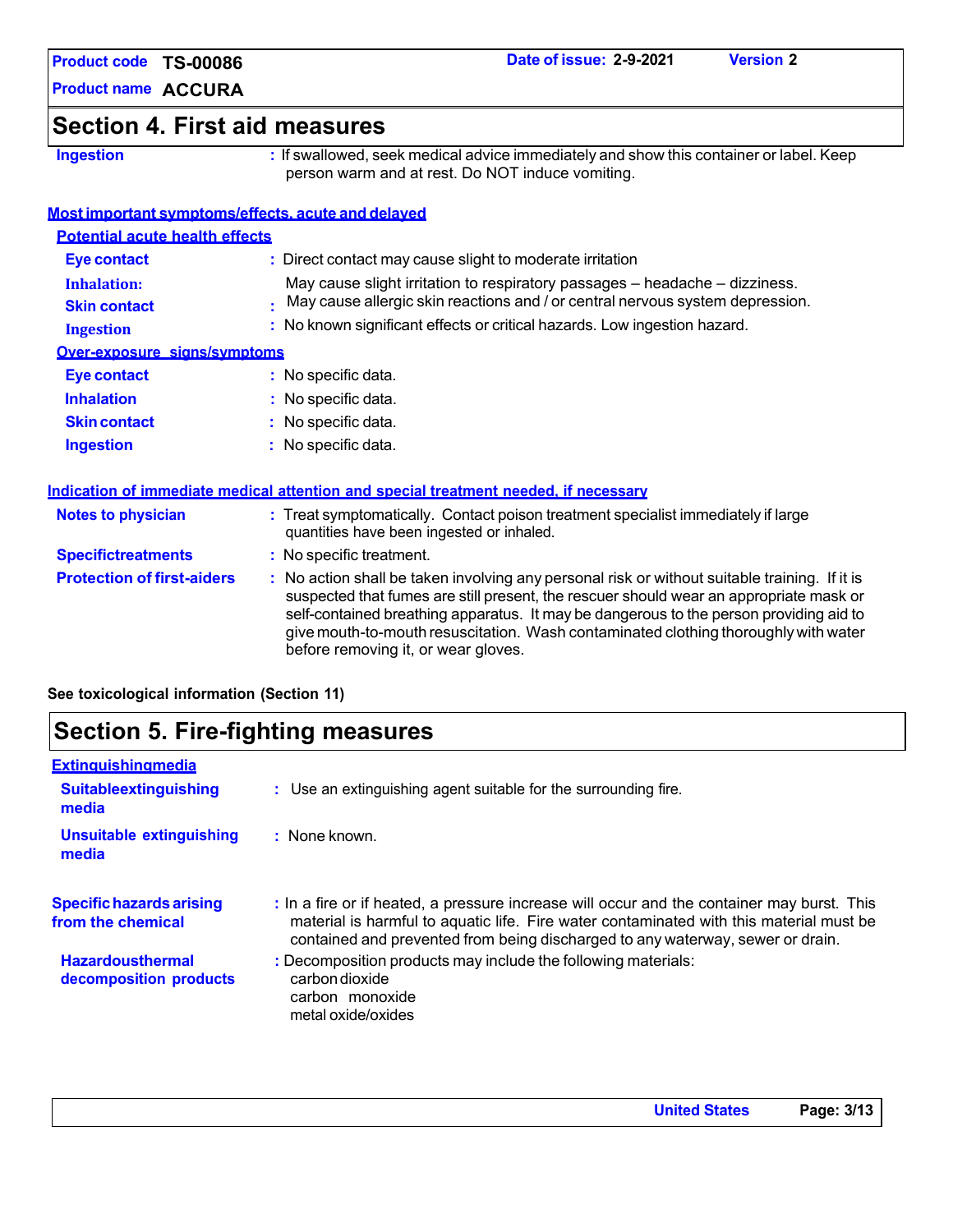**Product code Date of issue: 2-9-2021 Version 2 TS-00086**

**Product name ACCURA**

# **Section 5. Fire-fighting measures**

| <b>Special protective actions</b><br>forfire-fighters | : Promptly isolate the scene by removing all persons from the vicinity of the incident if<br>there is a fire. No action shall be taken involving any personal risk or without suitable<br>training. |
|-------------------------------------------------------|-----------------------------------------------------------------------------------------------------------------------------------------------------------------------------------------------------|
| <b>Special protective</b>                             | : Fire-fighters should wear appropriate protective equipment and self-contained breathing                                                                                                           |
| equipment for fire-fighters                           | apparatus (SCBA) with a full face-piece operated in positive pressure mode.                                                                                                                         |

### **Section 6. Accidental release measures**

|                                      | <b>Personal precautions, protective equipment and emergency procedures</b>                                                                                                                                                                                                                                                                                                                                                                                                                                                                                                                                                                                                                                   |
|--------------------------------------|--------------------------------------------------------------------------------------------------------------------------------------------------------------------------------------------------------------------------------------------------------------------------------------------------------------------------------------------------------------------------------------------------------------------------------------------------------------------------------------------------------------------------------------------------------------------------------------------------------------------------------------------------------------------------------------------------------------|
| <b>Fornon-emergency</b><br>personnel | : No action shall be taken involving any personal risk or without suitable training.<br>Evacuate surrounding areas. Keep unnecessary and unprotected personnel from<br>entering. Do not touch or walk through spilled material. Avoid breathing vapor or mist.<br>Provide adequate ventilation. Wear appropriate respirator when ventilation is<br>inadequate. Put on appropriate personal protective equipment.                                                                                                                                                                                                                                                                                             |
|                                      | For emergency responders : If specialised clothing is required to deal with the spillage, take note of any information in<br>Section 8 on suitable and unsuitable materials. See also the information in "For non-<br>emergency personnel".                                                                                                                                                                                                                                                                                                                                                                                                                                                                  |
|                                      | <b>Environmental precautions</b> : Avoid dispersal of spilled material and runoff and contact with soil, waterways, drains<br>and sewers. Inform the relevant authorities if the product has caused environmental<br>pollution (sewers, waterways, soil or air).                                                                                                                                                                                                                                                                                                                                                                                                                                             |
|                                      | Methods and materials for containment and cleaning up                                                                                                                                                                                                                                                                                                                                                                                                                                                                                                                                                                                                                                                        |
| <b>Small spill</b>                   | : Stop leak if without risk. Move containers from spill area. Dilute with water and mop up<br>if water-soluble. Alternatively, or if water-insoluble, absorb with an inert dry material and<br>place in an appropriate waste disposal container. Dispose of via a licensed waste<br>disposalcontractor.                                                                                                                                                                                                                                                                                                                                                                                                      |
| <b>Large spill</b>                   | : Stop leak if without risk. Move containers from spill area. Approach release from<br>upwind. Prevent entry into sewers, water courses, basements or confined areas. Wash<br>spillages into an effluent treatment plant or proceed as follows. Contain and collect<br>spillage with non-combustible, absorbent material e.g. sand, earth, vermiculite or<br>diatomaceous earth and place in container for disposal according to local regulations<br>(see Section 13). Dispose of via a licensed waste disposal contractor. Contaminated<br>absorbent material may pose the same hazard as the spilled product. Note: see<br>Section 1 for emergency contact information and Section 13 for waste disposal. |

# **Section 7. Handling and storage**

| <b>Precautions for safe handling</b> |                                                                                                                                                                                                                                                                                                                                                                                                                                                                                                                                                                                                                                                                                |
|--------------------------------------|--------------------------------------------------------------------------------------------------------------------------------------------------------------------------------------------------------------------------------------------------------------------------------------------------------------------------------------------------------------------------------------------------------------------------------------------------------------------------------------------------------------------------------------------------------------------------------------------------------------------------------------------------------------------------------|
| <b>Protectivemeasures</b>            | : Put on appropriate personal protective equipment (see Section 8). Avoid exposure -<br>obtain special instructions before use. Do not handle until all safety precautions have<br>been read and understood. Do not get in eyes or on skin or clothing. Do not ingest.<br>Avoid breathing vapor or mist. If during normal use the material presents a respiratory<br>hazard, use only with adequate ventilation or wear appropriate respirator. Keep in the<br>original container or an approved alternative made from a compatible material, kept<br>tightly closed when not in use. Empty containers retain product residue and can be<br>hazardous. Do not reuse container. |

| <b>United States</b> | Page: 4/13 |
|----------------------|------------|
|----------------------|------------|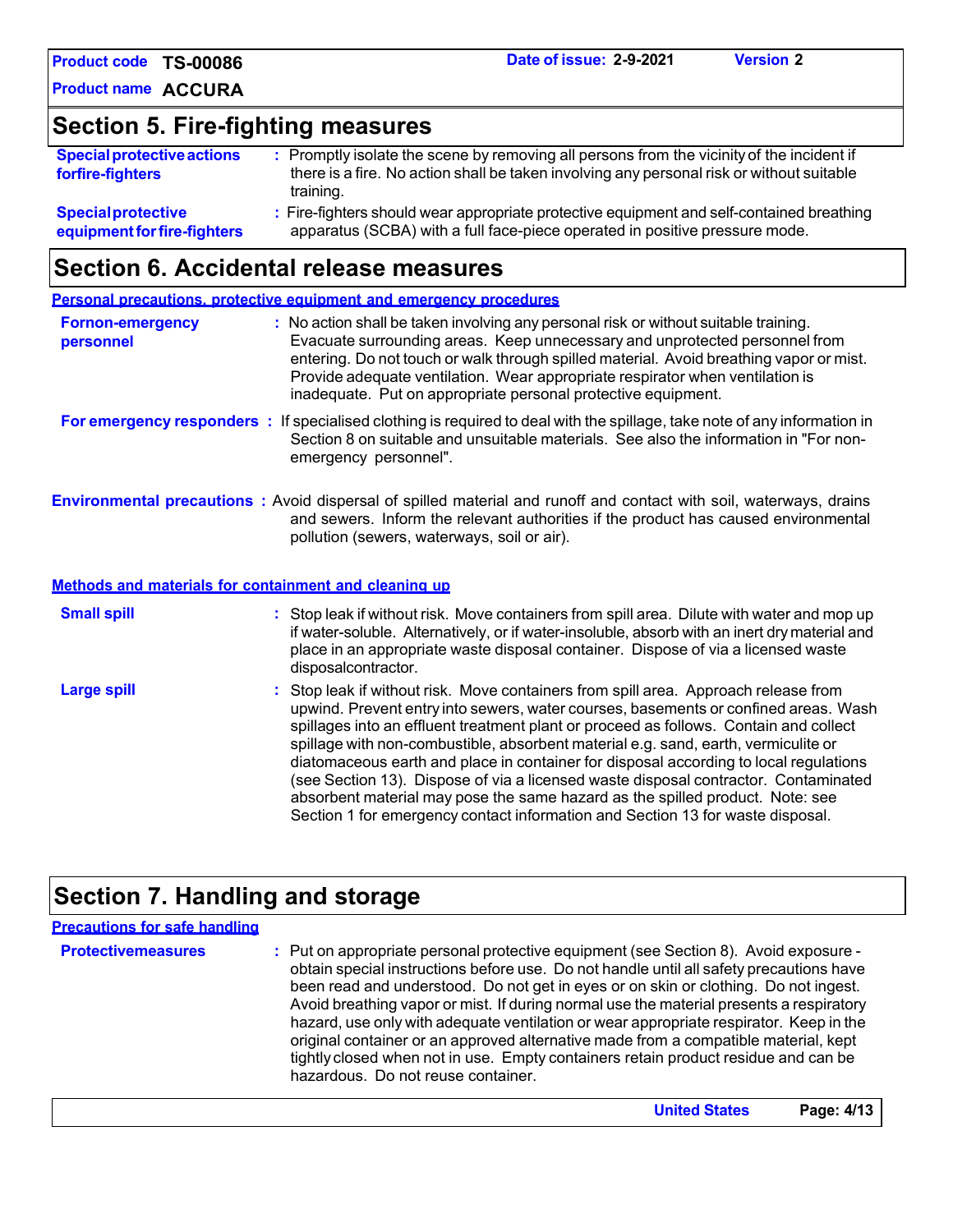**Product code TS-00086**

**Product name ACCURA**

# **Section 7. Handling and storage**

| <b>Specialprecautions</b>                                                 | : If this material is part of a multiple component system, read the Safety Data Sheet(s) for<br>the other component or components before blending as the resulting mixture may have<br>the hazards of all of its parts.                                                                                                                                                                                                                                                                                                                                                    |
|---------------------------------------------------------------------------|----------------------------------------------------------------------------------------------------------------------------------------------------------------------------------------------------------------------------------------------------------------------------------------------------------------------------------------------------------------------------------------------------------------------------------------------------------------------------------------------------------------------------------------------------------------------------|
| <b>Advice on general</b><br>occupationalhygiene                           | : Eating, drinking and smoking should be prohibited in areas where this material is<br>handled, stored and processed. Workers should wash hands and face before eating,<br>drinking and smoking. Remove contaminated clothing and protective equipment before<br>entering eating areas. See also Section 8 for additional information on hygiene<br>measures.                                                                                                                                                                                                              |
| <b>Conditions for safe storage,</b><br>including any<br>incompatibilities | : Do not store below the following temperature: 5°C (41°F). Store in accordance with<br>local regulations. Store in original container protected from direct sunlight in a dry, cool<br>and well-ventilated area, away from incompatible materials (see Section 10) and food<br>and drink. Keep container tightly closed and sealed until ready for use. Containers that<br>have been opened must be carefully resealed and kept upright to prevent leakage. Do<br>not store in unlabeled containers. Use appropriate containment to avoid environmental<br>contamination. |

### **Section 8. Exposure controls/personal protection**

#### **Controlparameters**

#### **Occupationalexposurelimits**

| Ingredientname                                      | <b>Exposure limits</b>                                                  |
|-----------------------------------------------------|-------------------------------------------------------------------------|
| Limestone                                           | OSHA PEL (United States, 2/2013).                                       |
|                                                     | TWA: 5 mg/m <sup>3</sup> 8 hours. Form: Respirable                      |
|                                                     | fraction                                                                |
|                                                     | TWA: 15 mg/m <sup>3</sup> 8 hours. Form: Total dust                     |
| <b>Titanium Dioxide</b>                             | OSHA PEL (United States, 2/2013).                                       |
|                                                     | TWA: 15 mg/m <sup>3</sup> 8 hours. Form: Total dust                     |
|                                                     | ACGIH TLV (United States, 6/2013).<br>TWA: $10 \text{ mg/m}^3$ 8 hours. |
|                                                     | ACGIH TLV (United States, 6/2013).                                      |
| Acetaldehyde                                        | $C: 45$ mg/m <sup>3</sup>                                               |
|                                                     | $C: 25$ ppm                                                             |
|                                                     | OSHA PEL (United States, 2/2013).                                       |
|                                                     | TWA: $360 \text{ mg/m}^3$ 8 hours.                                      |
|                                                     | TWA: 200 ppm 8 hours.                                                   |
| <b>Vinyl Acetate</b>                                | ACGIH TLV (United States, 6/2013).                                      |
|                                                     | STEL: 53 mg/m <sup>3</sup> 15 minutes.                                  |
|                                                     | STEL: 15 ppm 15 minutes.                                                |
|                                                     | TWA: $35 \text{ mg/m}^3$ 8 hours.                                       |
|                                                     | TWA: 10 ppm 8 hours.                                                    |
| Crystalline Silica, respirable powder (<10 microns) | ACGIH TLV (United States, 6/2013).                                      |
|                                                     | TWA: 0.025 mg/m <sup>3</sup> 8 hours. Form:                             |
|                                                     | Respirable                                                              |
|                                                     | OSHA PEL Z3 (United States, 2/2013).                                    |
|                                                     | TWA: 10 MG/M3 / (%SiO2+2) 8 hours. Form:                                |
|                                                     | Respirable                                                              |
|                                                     | TWA: 250 MPPCF / (%SiO2+5) 8 hours.                                     |
|                                                     | Form: Respirable                                                        |

**Keyto abbreviations**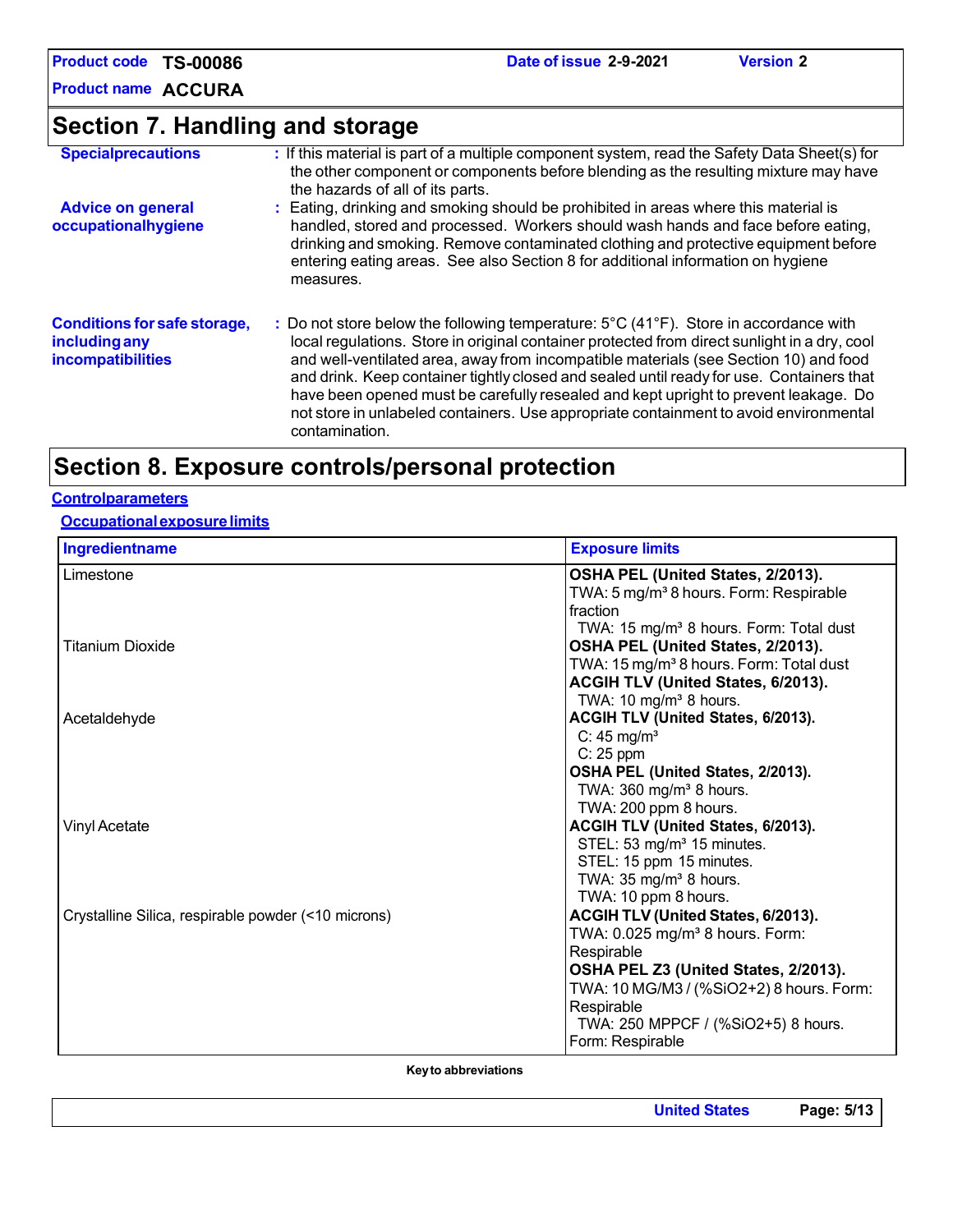**Product code TS-00086**

**Product name ACCURA**

## **Section 8. Exposure controls/personal protection**

A = Acceptable Maximum Peak<br>ACGIH = American Conference of Governmental Industrial Hygienists. SR = Respiratory sensitization CGIH = American Conference of Governmental Industrial Hygienists. SR = Celling Limit C = Ceiling Limit **SS = Skin sensitization**<br>
F = Fume **= Short term Exposure STEL** = Short term Exposure STEL = Short term Exposure F = Fume<br>IPEL = Internal Permissible Exposure Limit<br>IPEL = Internal Permissible Exposure Limit IPEL = Internal Permissible Exposure Limit<br>OSHA = Occupational Safety and Health Administration. TUV = Threshold Limit Value  $=$  Occupational Safety and Health Administration. R = Respirable **TWA** = Time Weighted Average TWA = Time Weighted Average **TWA** = Time Weighted Average Tube of the COSHA 29CFR 1910.1200 Subpart Z - Toxic and Hazardous Substances = OSHA 29CFR 1910.1200 Subpart Z - Toxic and Hazardous Substances

#### **Consult local authorities for acceptable exposure limits.**

|                                                    | <b>United States</b><br>Page: 6/13                                                                                                                                                                                                                                                                                                                                                                                                                 |
|----------------------------------------------------|----------------------------------------------------------------------------------------------------------------------------------------------------------------------------------------------------------------------------------------------------------------------------------------------------------------------------------------------------------------------------------------------------------------------------------------------------|
| <b>Respiratory protection</b>                      | : Respirator selection must be based on known or anticipated exposure levels, the<br>hazards of the product and the safe working limits of the selected respirator. If workers<br>are exposed to concentrations above the exposure limit, they must use appropriate,<br>certified respirators. Use a properly fitted, air-purifying or air-fed respirator complying<br>with an approved standard if a risk assessment indicates this is necessary. |
|                                                    | based on the task being performed and the risks involved and should be approved by a<br>specialist before handling this product.                                                                                                                                                                                                                                                                                                                   |
| <b>Other skin protection</b>                       | performed and the risks involved and should be approved by a specialist before<br>handling this product.<br>: Appropriate footwear and any additional skin protection measures should be selected                                                                                                                                                                                                                                                  |
| <b>Bodyprotection</b>                              | : Personal protective equipment for the body should be selected based on the task being                                                                                                                                                                                                                                                                                                                                                            |
| <b>Gloves</b>                                      | during use that the gloves are still retaining their protective properties. It should be<br>noted that the time to breakthrough for any glove material may be different for different<br>glove manufacturers. In the case of mixtures, consisting of several substances, the<br>protection time of the gloves cannot be accurately estimated.                                                                                                      |
| <b>Hand protection</b>                             | : Chemical-resistant, impervious gloves complying with an approved standard should be<br>worn at all times when handling chemical products if a risk assessment indicates this is<br>necessary. Considering the parameters specified by the glove manufacturer, check                                                                                                                                                                              |
| <b>Eye/faceprotection</b><br><b>Skinprotection</b> | showers are close to the workstation location.<br>: Safety glasses with side shields.                                                                                                                                                                                                                                                                                                                                                              |
| <b>Hygienemeasures</b>                             | : Wash hands, forearms and face thoroughly after handling chemical products, before<br>eating, smoking and using the lavatory and at the end of the working period.<br>Appropriate techniques should be used to remove potentially contaminated clothing.<br>Wash contaminated clothing before reusing. Ensure that eyewash stations and safety                                                                                                    |
| <b>Individualprotection measures</b>               |                                                                                                                                                                                                                                                                                                                                                                                                                                                    |
| <b>Environmental exposure</b><br>controls          | : Emissions from ventilation or work process equipment should be checked to ensure<br>they comply with the requirements of environmental protection legislation. In some<br>cases, fume scrubbers, filters or engineering modifications to the process equipment<br>will be necessary to reduce emissions to acceptable levels.                                                                                                                    |
| <b>Appropriate engineering</b><br><b>controls</b>  | : If user operations generate dust, fumes, gas, vapor or mist, use process enclosures,<br>local exhaust ventilation or other engineering controls to keep worker exposure to<br>airborne contaminants below any recommended or statutory limits.                                                                                                                                                                                                   |
| <b>Recommended monitoring</b><br>procedures        | atmosphere or biological monitoring may be required to determine the effectiveness of<br>the ventilation or other control measures and/or the necessity to use respiratory<br>protective equipment. Reference should be made to appropriate monitoring standards.<br>Reference to national guidance documents for methods for the determination of<br>hazardous substances will also be required.                                                  |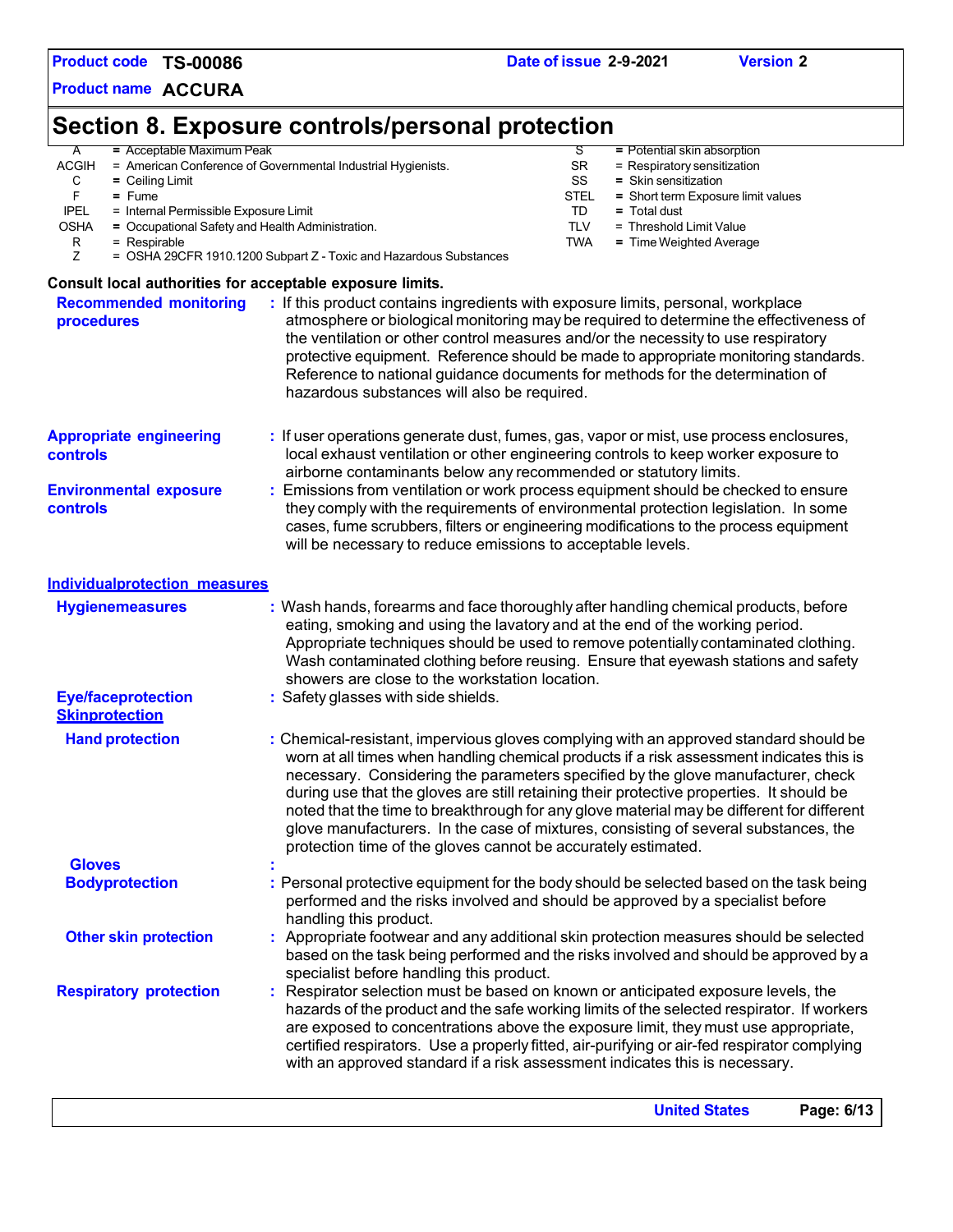**Product name ACCURA Almond**

# **Section 9. Physical and chemical properties**

#### **Appearance**

| <b>Physical state</b>                             | : Paste                                     |
|---------------------------------------------------|---------------------------------------------|
| <b>Color</b>                                      | : Almond                                    |
| Odor                                              | : Mild Acrylic                              |
| <b>Odorthreshold</b>                              | $\cdot$ Not available.                      |
| pH                                                | $: 7.5 - 8.5$                               |
| <b>Melting point</b>                              | : Not available.                            |
| <b>Boiling point</b>                              | : >37.78 $^{\circ}$ C (>100 $^{\circ}$ F)   |
| <b>Flash point</b>                                | : Closed cup: 93.89°C (201°F)               |
| <b>Materialsupports</b><br>combustion.            | $:$ Yes.                                    |
| <b>Auto-ignition temperature</b>                  | : Not available.                            |
| <b>Decomposition temperature</b>                  | : Not available.                            |
| <b>Flammability (solid, gas)</b>                  | : Not available.                            |
| Lower and upper explosive<br>(flammable) limits   | : Not available.                            |
| <b>Evaporation rate</b>                           | $: 0.33$ (butyl acetate = 1)                |
| <b>Vaporpressure</b>                              | $: 2.3$ kPa (17.1 mm Hg) [room temperature] |
| <b>Vapor density</b>                              | : Not available.                            |
| <b>Relative density</b>                           | : 1.68                                      |
| Density (Ibs / gal)                               | : 14.02                                     |
| <b>Solubility</b>                                 | : Soluble in water                          |
| <b>Partition coefficient: n-</b><br>octanol/water | : Not available.                            |
| <b>Viscosity</b>                                  | : $15-40$ g/s                               |
| <b>Volatility</b>                                 | : 29% ( $v/v$ ), 17.1% ( $w/w$ )            |
| % Solid. (w/w)                                    | : 82.9                                      |

# **Section 10. Stability and reactivity**

| <b>Reactivity</b>                                   | : No specific test data related to reactivity available for this product or its ingredients.                                                  |
|-----------------------------------------------------|-----------------------------------------------------------------------------------------------------------------------------------------------|
| <b>Chemical stability</b>                           | : The product is stable.                                                                                                                      |
| <b>Possibility of hazardous</b><br><b>reactions</b> | : Under normal conditions of storage and use, hazardous reactions will not occur.                                                             |
| <b>Conditions to avoid</b>                          | : When exposed to high temperatures may produce hazardous decomposition products.<br>Refer to protective measures listed in sections 7 and 8. |
| <b>Incompatiblematerials</b>                        | : Keep away from the following materials to prevent strong exothermic reactions:<br>oxidizing agents, strong alkalis, strong acids.           |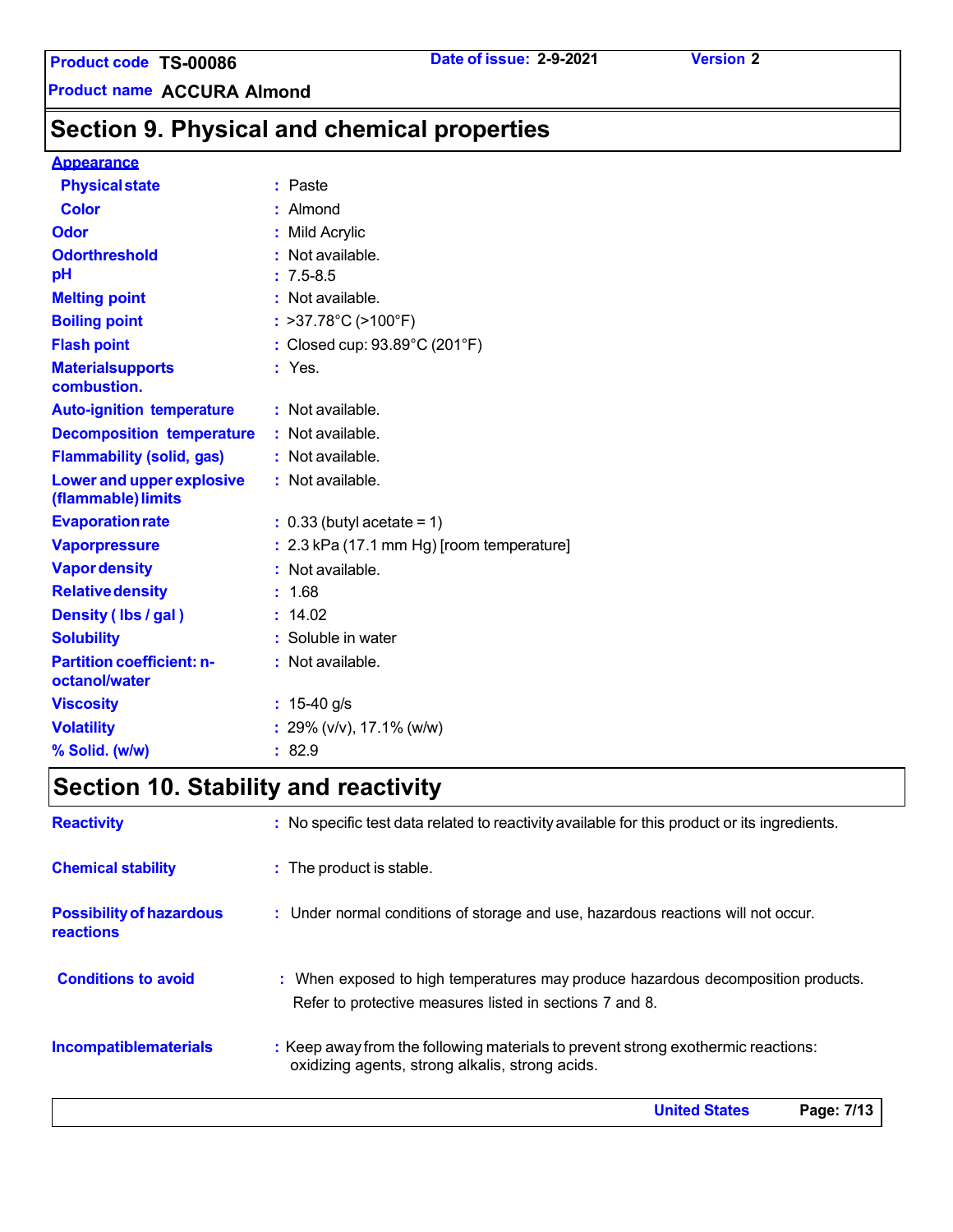**Product code TS-00086**

**Product name ACCURA**

### **Section 10. Stability and reactivity**

**Hazardous decomposition products**

**:** Decomposition products may include the following materials: carbon monoxide, carbon dioxide, smoke, oxides of nitrogen.

### **Section 11. Toxicological information**

### **Information on toxicological effects**

#### **Acutetoxicity**

| <b>Product/ingredientname</b>                                                     | <b>Result</b>                                          |                                                    |            | <b>Species</b>                                       | <b>Dose</b>                                      | <b>Exposure</b> |
|-----------------------------------------------------------------------------------|--------------------------------------------------------|----------------------------------------------------|------------|------------------------------------------------------|--------------------------------------------------|-----------------|
| <b>Titanium Dioxide</b>                                                           | LD50 Oral                                              |                                                    |            | Rat                                                  | $>10$ g/kg                                       |                 |
| Acetaldehyde                                                                      | LC50 Inhalation Gas.                                   |                                                    |            | Rat                                                  | 13300 ppm                                        | 4 hours         |
|                                                                                   | LD50 Dermal<br>LD50 Oral                               |                                                    |            | Rabbit<br>Rat                                        | 3540 mg/kg<br>661 mg/kg                          |                 |
| <b>Vinyl Acetate</b>                                                              | <b>LC50 Inhalation Vapor</b>                           |                                                    |            | Mouse                                                | 1460 ppm                                         | 4 hours         |
|                                                                                   | <b>LC50 Inhalation Vapor</b>                           |                                                    |            | Rat                                                  | 11400 mg/m <sup>3</sup>                          | 4 hours         |
|                                                                                   | <b>LC50 Inhalation Vapor</b>                           |                                                    |            | Rat                                                  | 3680 ppm                                         | 4 hours         |
|                                                                                   | LD50 Dermal                                            |                                                    |            | Rabbit                                               | 2335 mg/kg                                       |                 |
|                                                                                   | LD50 Oral                                              |                                                    |            | Rat                                                  | $2.5$ g/kg                                       | $\blacksquare$  |
| <b>Conclusion/Summary</b>                                                         |                                                        |                                                    |            | : There are no data available on the mixture itself. |                                                  |                 |
| <b>Irritation/Corrosion</b>                                                       |                                                        |                                                    |            |                                                      |                                                  |                 |
| <b>Conclusion/Summary</b>                                                         |                                                        |                                                    |            |                                                      |                                                  |                 |
| <b>Skin</b>                                                                       |                                                        |                                                    |            | There are no data available on the mixture itself.   |                                                  |                 |
| <b>Eyes</b>                                                                       |                                                        | There are no data available on the mixture itself. |            |                                                      |                                                  |                 |
| <b>Respiratory</b>                                                                | There are no data available on the mixture itself.     |                                                    |            |                                                      |                                                  |                 |
| <b>Sensitization</b>                                                              |                                                        |                                                    |            |                                                      |                                                  |                 |
| <b>Conclusion/Summary</b>                                                         |                                                        |                                                    |            |                                                      |                                                  |                 |
| <b>Skin</b>                                                                       |                                                        |                                                    |            | There are no data available on the mixture itself.   |                                                  |                 |
| <b>Respiratory</b>                                                                | $:$ There are no data available on the mixture itself. |                                                    |            |                                                      |                                                  |                 |
| <b>Mutagenicity</b>                                                               |                                                        |                                                    |            |                                                      |                                                  |                 |
| <b>Conclusion/Summary</b>                                                         | : There are no data available on the mixture itself.   |                                                    |            |                                                      |                                                  |                 |
| <b>Carcinogenicity</b>                                                            |                                                        |                                                    |            |                                                      |                                                  |                 |
| : There are no data available on the mixture itself.<br><b>Conclusion/Summary</b> |                                                        |                                                    |            |                                                      |                                                  |                 |
| <b>Classification</b>                                                             |                                                        |                                                    |            |                                                      |                                                  |                 |
| <b>Product/ingredientname</b>                                                     | <b>OSHA</b>                                            | <b>IARC</b>                                        | <b>NTP</b> |                                                      |                                                  |                 |
| <b>Titanium Dioxide</b>                                                           |                                                        | $\overline{2B}$                                    |            |                                                      |                                                  |                 |
| Acetaldehyde                                                                      |                                                        | 1                                                  |            |                                                      | Reasonably anticipated to be a human carcinogen. |                 |
| <b>Vinyl Acetate</b><br>Crystalline Silica, respirable                            |                                                        | 2B<br>1                                            |            | Known to be a human carcinogen.                      |                                                  |                 |

**Carcinogen Classification code:** 

**IARC: 1, 2A, 2B, 3, 4 NTP: Known to be a human carcinogen; Reasonablyanticipated to be a human carcinogen OSHA: + Notlisted/notregulated: -**

#### **Reproductivetoxicity**

powder (<10 microns)

**Conclusion/Summary :** There are no data available on the mixture itself.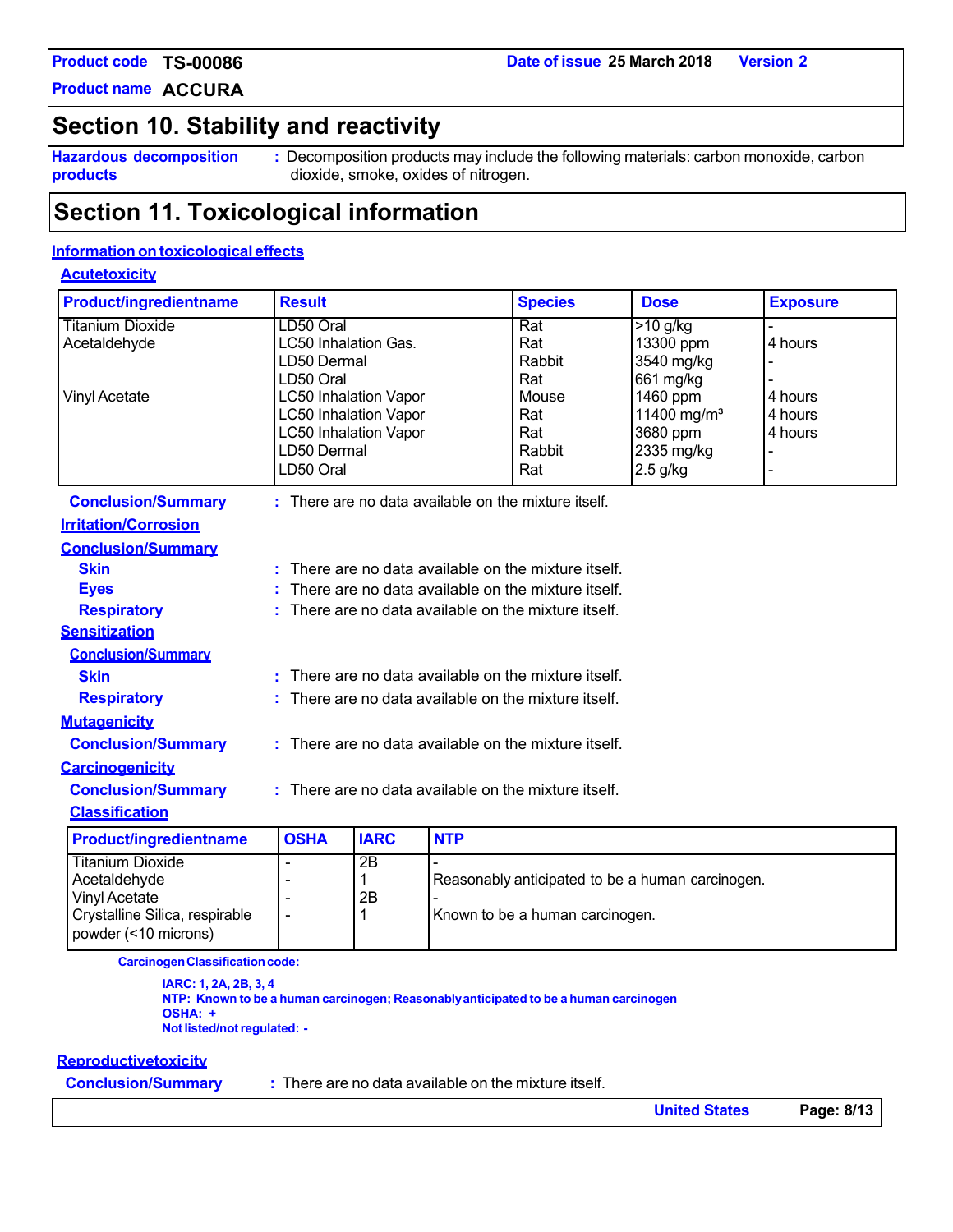### **Product code Date of issue: 2-9-2021 Version 2 TS-00086**

**Product name ACCURA**

# **Section 11. Toxicological information**

### **Teratogenicity**

**Conclusion/Summary :** There are no data available on the mixture itself.

#### **Specific target organ toxicity (single exposure)**

| <b>Name</b>          | Category   |
|----------------------|------------|
| Acetaldehyde         | Category 3 |
| <b>Vinyl Acetate</b> | Category 3 |

#### **Specific target organ toxicity (repeated exposure)**

| <b>Name</b>                                                                 |                                                                                                                                                                                                                                                                                                                                                                                                                                                                                                                                                                                                                                                      | <b>Category</b>          |
|-----------------------------------------------------------------------------|------------------------------------------------------------------------------------------------------------------------------------------------------------------------------------------------------------------------------------------------------------------------------------------------------------------------------------------------------------------------------------------------------------------------------------------------------------------------------------------------------------------------------------------------------------------------------------------------------------------------------------------------------|--------------------------|
| <b>Vinyl Acetate</b><br>Crystalline Silica, respirable powder (<10 microns) |                                                                                                                                                                                                                                                                                                                                                                                                                                                                                                                                                                                                                                                      | Category 1<br>Category 2 |
| <b>Target organs</b>                                                        | : Contains material which may cause damage to the following organs: lungs, upper<br>respiratory tract, skin, eyes.                                                                                                                                                                                                                                                                                                                                                                                                                                                                                                                                   |                          |
| <b>Aspirationhazard</b>                                                     |                                                                                                                                                                                                                                                                                                                                                                                                                                                                                                                                                                                                                                                      |                          |
| Not available.                                                              |                                                                                                                                                                                                                                                                                                                                                                                                                                                                                                                                                                                                                                                      |                          |
| Information on the likely routes of exposure                                |                                                                                                                                                                                                                                                                                                                                                                                                                                                                                                                                                                                                                                                      |                          |
| <b>Potential acute health effects</b>                                       |                                                                                                                                                                                                                                                                                                                                                                                                                                                                                                                                                                                                                                                      |                          |
| <b>Eye contact</b>                                                          | : No known significant effects or critical hazards.                                                                                                                                                                                                                                                                                                                                                                                                                                                                                                                                                                                                  |                          |
| <b>Inhalation</b>                                                           | : No known significant effects or critical hazards.                                                                                                                                                                                                                                                                                                                                                                                                                                                                                                                                                                                                  |                          |
| <b>Skin contact</b>                                                         | : No known significant effects or critical hazards.                                                                                                                                                                                                                                                                                                                                                                                                                                                                                                                                                                                                  |                          |
| <b>Ingestion</b>                                                            | : No known significant effects or critical hazards.                                                                                                                                                                                                                                                                                                                                                                                                                                                                                                                                                                                                  |                          |
| Over-exposure signs/symptoms                                                |                                                                                                                                                                                                                                                                                                                                                                                                                                                                                                                                                                                                                                                      |                          |
| <b>Eye contact</b>                                                          | : No specific data.                                                                                                                                                                                                                                                                                                                                                                                                                                                                                                                                                                                                                                  |                          |
| <b>Inhalation</b>                                                           | No specific data.                                                                                                                                                                                                                                                                                                                                                                                                                                                                                                                                                                                                                                    |                          |
| <b>Skin contact</b>                                                         | : No specific data.                                                                                                                                                                                                                                                                                                                                                                                                                                                                                                                                                                                                                                  |                          |
| <b>Ingestion</b>                                                            | : No specific data.                                                                                                                                                                                                                                                                                                                                                                                                                                                                                                                                                                                                                                  |                          |
|                                                                             | Delaved and immediate effects and also chronic effects from short and long term exposure                                                                                                                                                                                                                                                                                                                                                                                                                                                                                                                                                             |                          |
| <b>Conclusion/Summary</b>                                                   | : There are no data available on the mixture itself. This product contains crystalline silica<br>which can cause lung cancer or silicosis. The risk of cancer depends on the duration<br>and level of exposure to dust from sanding surfaces or mist from spray applications. If<br>splashed in the eyes, the liquid may cause irritation and reversible damage. Ingestion<br>may cause nausea, diarrhea and vomiting. This takes into account, where known,<br>delayed and immediate effects and also chronic effects of components from short-term<br>and long-term exposure by oral, inhalation and dermal routes of exposure and eye<br>contact. |                          |
| <b>Short term exposure</b>                                                  |                                                                                                                                                                                                                                                                                                                                                                                                                                                                                                                                                                                                                                                      |                          |
| <b>Potentialimmediate</b><br>effects                                        | : There are no data available on the mixture itself.                                                                                                                                                                                                                                                                                                                                                                                                                                                                                                                                                                                                 |                          |
| <b>Potential delayed effects</b>                                            | : There are no data available on the mixture itself.                                                                                                                                                                                                                                                                                                                                                                                                                                                                                                                                                                                                 |                          |
| Long term exposure                                                          |                                                                                                                                                                                                                                                                                                                                                                                                                                                                                                                                                                                                                                                      |                          |
| <b>Potentialimmediate</b><br>effects                                        | : There are no data available on the mixture itself.                                                                                                                                                                                                                                                                                                                                                                                                                                                                                                                                                                                                 |                          |
| <b>Potential delayed effects</b>                                            | : There are no data available on the mixture itself.                                                                                                                                                                                                                                                                                                                                                                                                                                                                                                                                                                                                 |                          |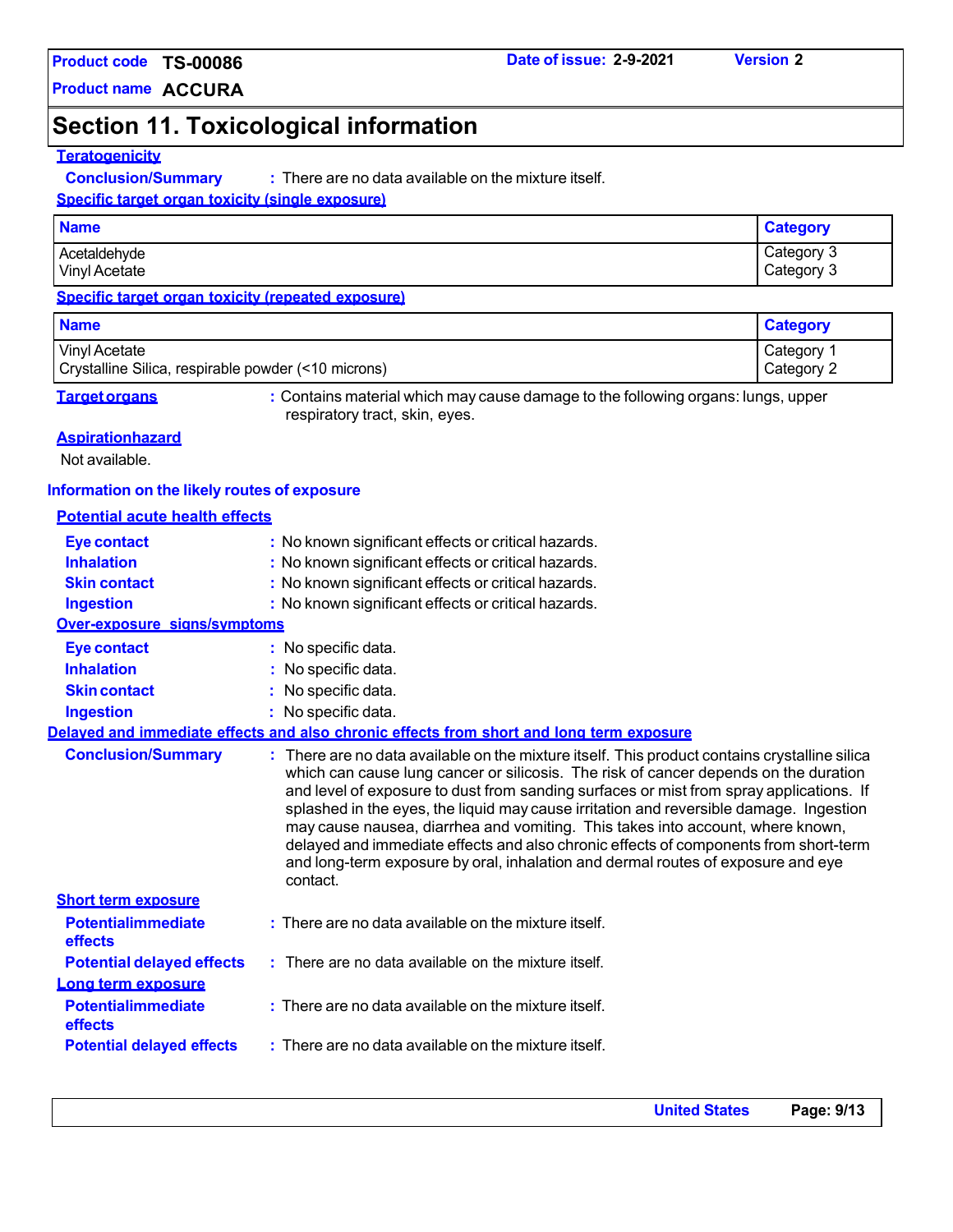**Product code Date of issue: 2-9-2021 Version 2 TS-00086**

**Product name ACCURA**

### **Section 11. Toxicological information**

### **Potential chronic health effects**

| <b>General</b>                        | : No known significant effects or critical hazards.                           |
|---------------------------------------|-------------------------------------------------------------------------------|
| <b>Carcinogenicity</b>                | : May cause cancer. Risk of cancer depends on duration and level of exposure. |
| <b>Mutagenicity</b>                   | : No known significant effects or critical hazards.                           |
| <b>Teratogenicity</b>                 | : No known significant effects or critical hazards.                           |
| <b>Developmentaleffects</b>           | : No known significant effects or critical hazards.                           |
| <b>Fertility effects</b>              | : No known significant effects or critical hazards.                           |
| <b>Numerical measures of toxicity</b> |                                                                               |

#### **Acute toxicity estimates**

| <b>Route</b> | <b>ATE value</b> |
|--------------|------------------|
| Oral         | 13704.4 mg/kg    |

# **Section 12. Ecological information**

#### **Toxicity**

| <b>Product/ingredientname</b> | <b>Result</b>                                         | <b>Species</b>                       | <b>Exposure</b> |
|-------------------------------|-------------------------------------------------------|--------------------------------------|-----------------|
| <b>Titanium Dioxide</b>       | Acute EC50 100 mg/l Fresh water                       | Daphnia - Daphnia magna -<br>Neonate | 48 hours        |
| Vinyl Acetate                 | Acute LC50 31080 to 36630 µg/l<br><b>IFresh water</b> | l Fish - Poecilia reticulata         | 96 hours        |

#### **Persistence and degradability**

Not available.

**Bioaccumulative potential**

| <b>Product/ingredientname</b> | $LogP_{ow}$ | <b>BCF</b> | <b>Potential</b> |
|-------------------------------|-------------|------------|------------------|
| Acetaldehyde                  | $-0.34$     |            | l low            |
| Vinyl Acetate                 | 0.73        |            | low              |

#### **Mobility in soil**

**Soil/waterpartition coefficient** (K<sub>oc</sub>)

**:** Not available.

# **Section 13. Disposal considerations**

**Disposalmethods :** The generation of waste should be avoided or minimized wherever possible. Disposal of this product, solutions and any by-products should at all times comply with the requirements of environmental protection and waste disposal legislation and any regional local authorityrequirements. Dispose of surplus and non-recyclable products via a licensed waste disposal contractor. Waste should not be disposed of untreated to the sewer unless fully compliant with the requirements of all authorities with jurisdiction. Waste packaging should be recycled. Incineration or landfill should only be considered when recycling is not feasible. This material and its container must be disposed of in a

**United States Page: 10/13**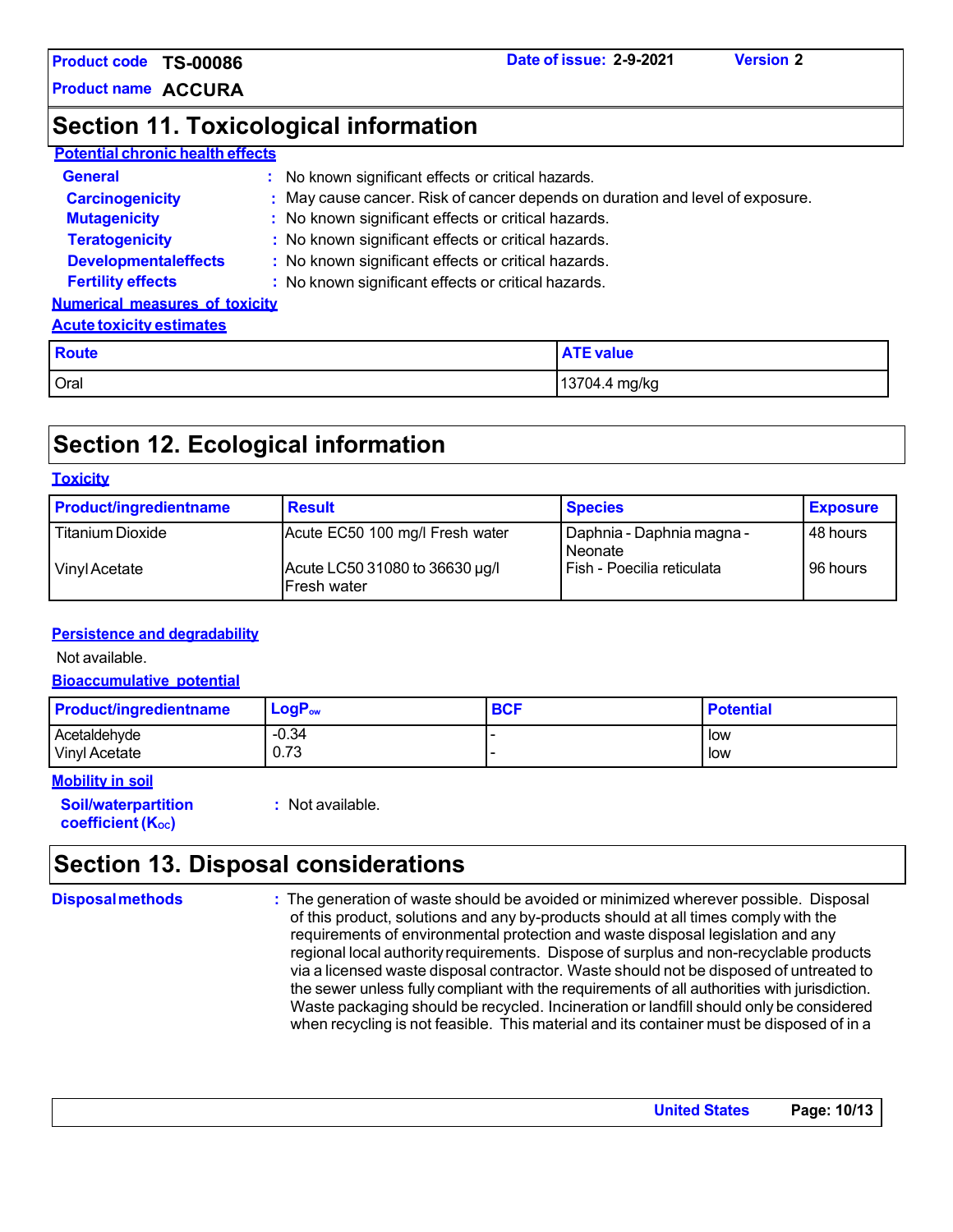**Product code Date of issue: 2-9-2021 TS-00086**

**Product name ACCURA**

### **Section 13. Disposal considerations**

safe way. Care should be taken when handling emptied containers that have not been cleaned or rinsed out. Empty containers or liners may retain some product residues. Avoid dispersal of spilled material and runoff and contact with soil, waterways, drains and sewers.

**Disposal should be in accordance with applicable regional, national and local laws and regulations. Refer to Section 7: HANDLING AND STORAGE and Section 8: EXPOSURE CONTROLS/PERSONAL PROTECTION for additional handling information and protection of employees. Section 6. Accidental release measures**

### **14. Transport information**

|                                                                      | <b>DOT</b>                                                                              | <b>IMDG</b>            | <b>IATA</b>            |
|----------------------------------------------------------------------|-----------------------------------------------------------------------------------------|------------------------|------------------------|
|                                                                      |                                                                                         |                        |                        |
| <b>UN number</b>                                                     | <b>UN3082</b>                                                                           | Not regulated.         | Not regulated.         |
| <b>UN proper shipping</b><br>name                                    | <b>ENVIRONMENTALLY</b><br>HAZARDOUS SUBSTANCE,<br>LIQUID, N.O.S.<br>(carbendazim (ISO)) |                        |                        |
| <b>Transport hazard class</b><br>(e <sub>s</sub> )                   | 9                                                                                       |                        |                        |
| <b>Packing group</b>                                                 | $\mathbf{III}$                                                                          |                        |                        |
| <b>Environmental hazards</b><br><b>Marinepollutant</b><br>substances | No.<br>Not applicable.                                                                  | No.<br>Not applicable. | No.<br>Not applicable. |
| <b>Product RQ (lbs)</b>                                              | 25000                                                                                   | Not applicable.        | Not applicable.        |
| <b>RQ</b> substances                                                 | (carbendazim (ISO))                                                                     | Not applicable.        | Not applicable.        |

| <b>Additionalinformation</b> |                                                                                                                                                                 |  |  |  |  |
|------------------------------|-----------------------------------------------------------------------------------------------------------------------------------------------------------------|--|--|--|--|
| <b>DOT</b>                   | : Package sizes shipped in quantities less than the product reportable quantity are not subject to the<br>RQ (reportable quantity) transportation requirements. |  |  |  |  |
| <b>IMDG</b>                  | : None identified.                                                                                                                                              |  |  |  |  |
| <b>IATA</b>                  | : None identified.                                                                                                                                              |  |  |  |  |

**Special precautions for user : Transport within user's premises:** always transport in closed containers that are upright and secure. Ensure that persons transporting the product know what to do in the event of an accident or spillage.

# **Section 15. Regulatory information**

|                                  | United States inventory (TSCA8b) : All components are listed or exempted.                |
|----------------------------------|------------------------------------------------------------------------------------------|
| <b>Australia inventory(AICS)</b> | : Not determined.                                                                        |
| Canada inventory (DSL)           | : At least one component is not listed.                                                  |
| <b>China inventory (IECSC)</b>   | : Not determined.                                                                        |
| Europe inventory (REACH)         | : Please contact your supplier for information on the inventory status of this material. |
| Japan inventory (ENCS)           | : Not determined.                                                                        |
|                                  |                                                                                          |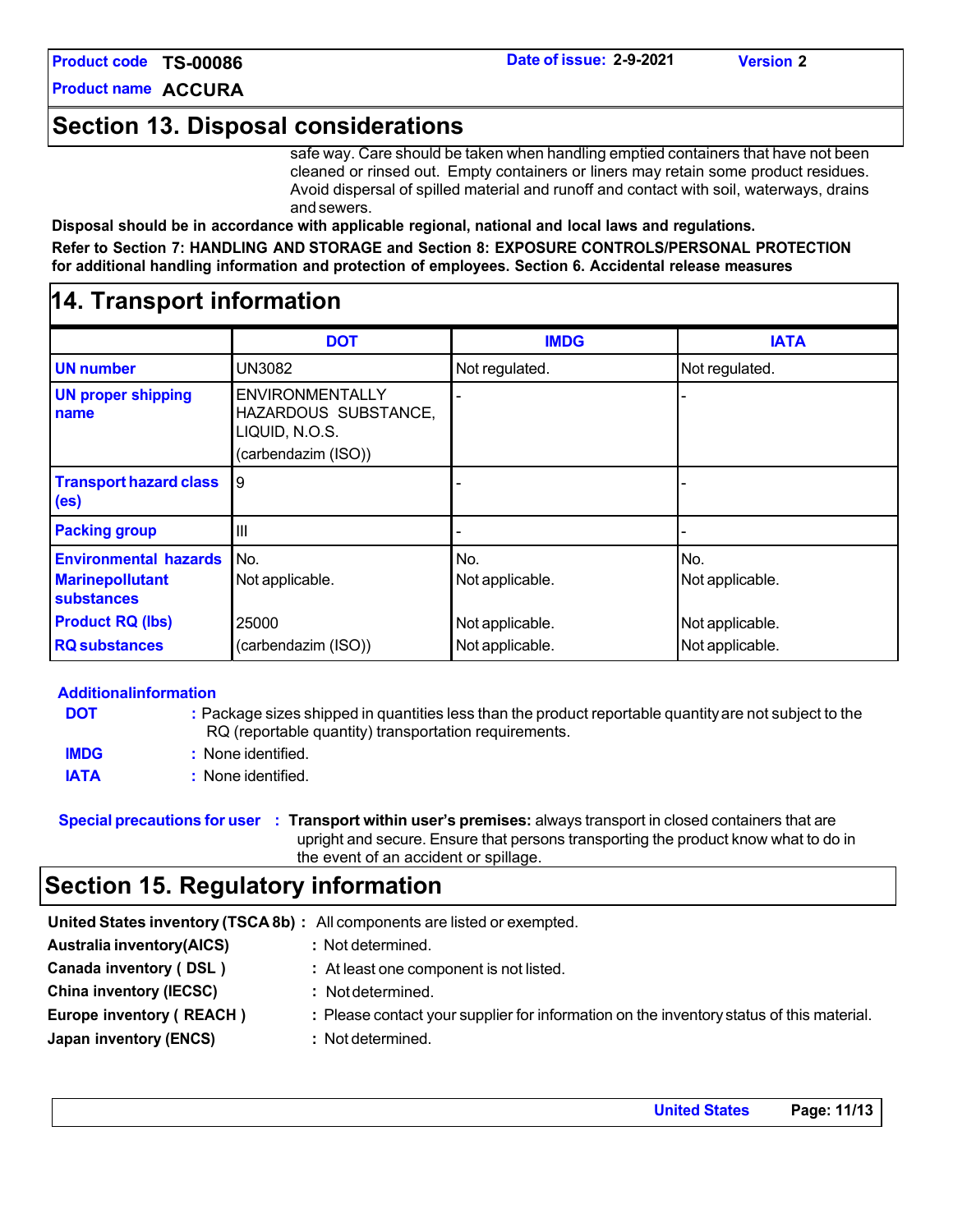### **Product code Date of issue: 2-9-2021 TS-00086**

**Product name ACCURA**

### **Section 15. Regulatory information**

- **Korea inventory (KECI) :** : Not determined.
- **New Zealand ( NZIoC ) :**  : Not determined.

### **Philippines inventory (PICCS) :**  Notdetermined.

### **UnitedStates**

**SARA302/304**

**SARA 304 RQ :** 711338.7 lbs / 322947.8 kg [50855.5 gal / 192509.2 L]

**Composition/informationoningredients**

|                 |            | <b>SARA 302 TPQ</b> |           | <b>SARA 304 RQ</b> |           |
|-----------------|------------|---------------------|-----------|--------------------|-----------|
| <b>Name</b>     | <b>EHS</b> | (Ibs)               | (gallons) | (Ibs)              | (gallons) |
| l Vinvl Acetate | Yes.       | 1000                | 129       | 5000               | 644.8     |

#### **SARA311/312**

**Classification :** Delayed (chronic) health hazard

#### **Composition/informationoningredients**

| <b>Name</b>                                            | <b>Fire</b><br>hazard | <b>Sudden</b><br><b>release of</b><br><b>pressure</b> | <b>Reactive</b> | <b>Immediate</b><br>(acute)<br>health<br>hazard | <b>Delayed</b><br>(chronic)<br>health<br>hazard |
|--------------------------------------------------------|-----------------------|-------------------------------------------------------|-----------------|-------------------------------------------------|-------------------------------------------------|
| <b>Titanium Dioxide</b>                                | No.                   | No.                                                   | No.             | No.                                             | Yes.                                            |
| Acetaldehyde                                           | Yes.                  | No.                                                   | No.             | Yes.                                            | Yes.                                            |
| Vinyl Acetate                                          | Yes.                  | No.                                                   | Yes.            | Yes.                                            | Yes.                                            |
| Crystalline Silica, respirable powder<br>(<10 microns) | No.                   | No.                                                   | No.             | No.                                             | Yes.                                            |

Pennsylvania (worker and community right to know act): The following components are cited in the Pennsylvania Hazardous **Substances List, and are present at levels that require reporting.**

Ethylene Glycol 107-21-1 <2%

### **SARA 313**

|                             | <b>Chemicalname</b> | <b>CAS number</b> | <b>Concentration</b> |
|-----------------------------|---------------------|-------------------|----------------------|
| <b>Suppliernotification</b> | : Acetaldehvde      | 75-07-0           | $01 - 1$             |
|                             | Vinvl Acetate       | 108-05-4          | $0.1 - 1$            |

SARA 313 notifications must not be detached from the SDS and any copying and redistribution of the SDS shall include copying and redistribution of the notice attached to copies of the SDS subsequently redistributed.

**California Prop. 65: WARNING:** This product can expose you to chemicals including Crystalline Silica (respirable powder), and ethylene glycol, which are known to the State of California to cause

cancer and birth defects or other reproductive harm. For more information go to [www.P65Warnings.ca.gov](http://www.p65warnings.ca.gov/)

### **Section 16. Other information**

**Hazardous Material Information System (U.S.A.)**

**Health :** 2 \* **Flammability :** 1 **Physical hazards :** 0